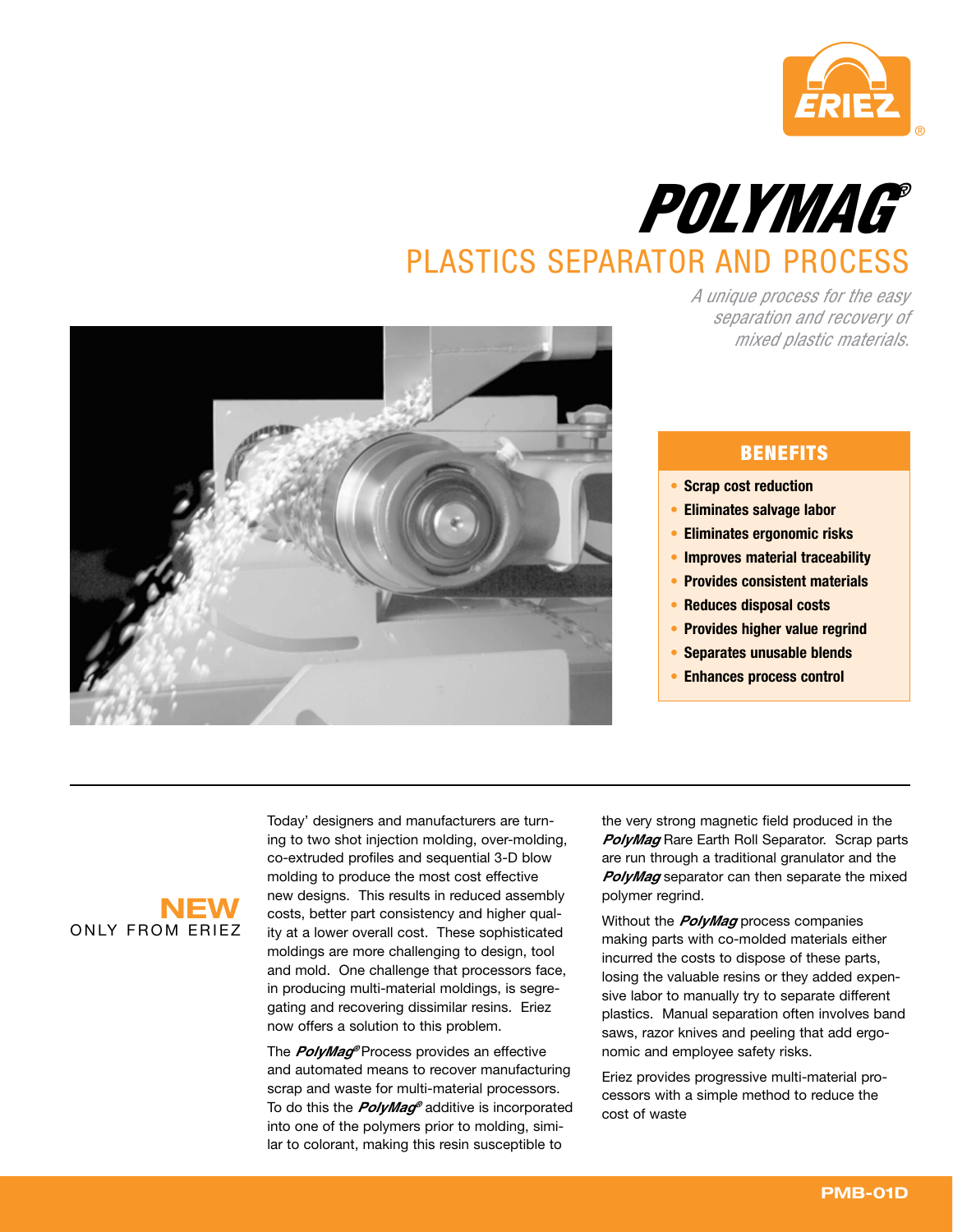





**Typical Plastic Regrind Mix** 

## **POLYMAG<sup>®</sup> APPLICATIONS**

- Injection Molding **Over Molding Insert Molding** Two Shot Molding
- Co-Extrusion
- Exchange-Blow Molding
- Sequential 3D Blow Molding
- Assembled Components
- Applied Gaskets
- Color Separation

Process works on:

- All Resins
- Thermoplastic and Thermoset
- Mechanical and Chemical Bonds



**Separated Material** 

## **PARTS OF THE PROCESS**

## The PolyMag Additive

- PolyMag additive consists of specially prepared iron oxide and a carrier agent
- Standard application is 1% loading
- Additive can be introduced with color auger or additive feeder
- PolyMag additive is available with a universal carrier which is acceptable for most resins

#### The PolyMag Separator

- 150-500 lbs/hr
- 110 or 220 Volt
- Heavy duty steel construction
- Permanent Rare Earth magnet
- Built-in feed hopper
- Kevlar belt
- Long-life bearings

Single Roller Separates regrind into 2 components

Double Roller Separates regrind into 3 components





**Typical Arrangement**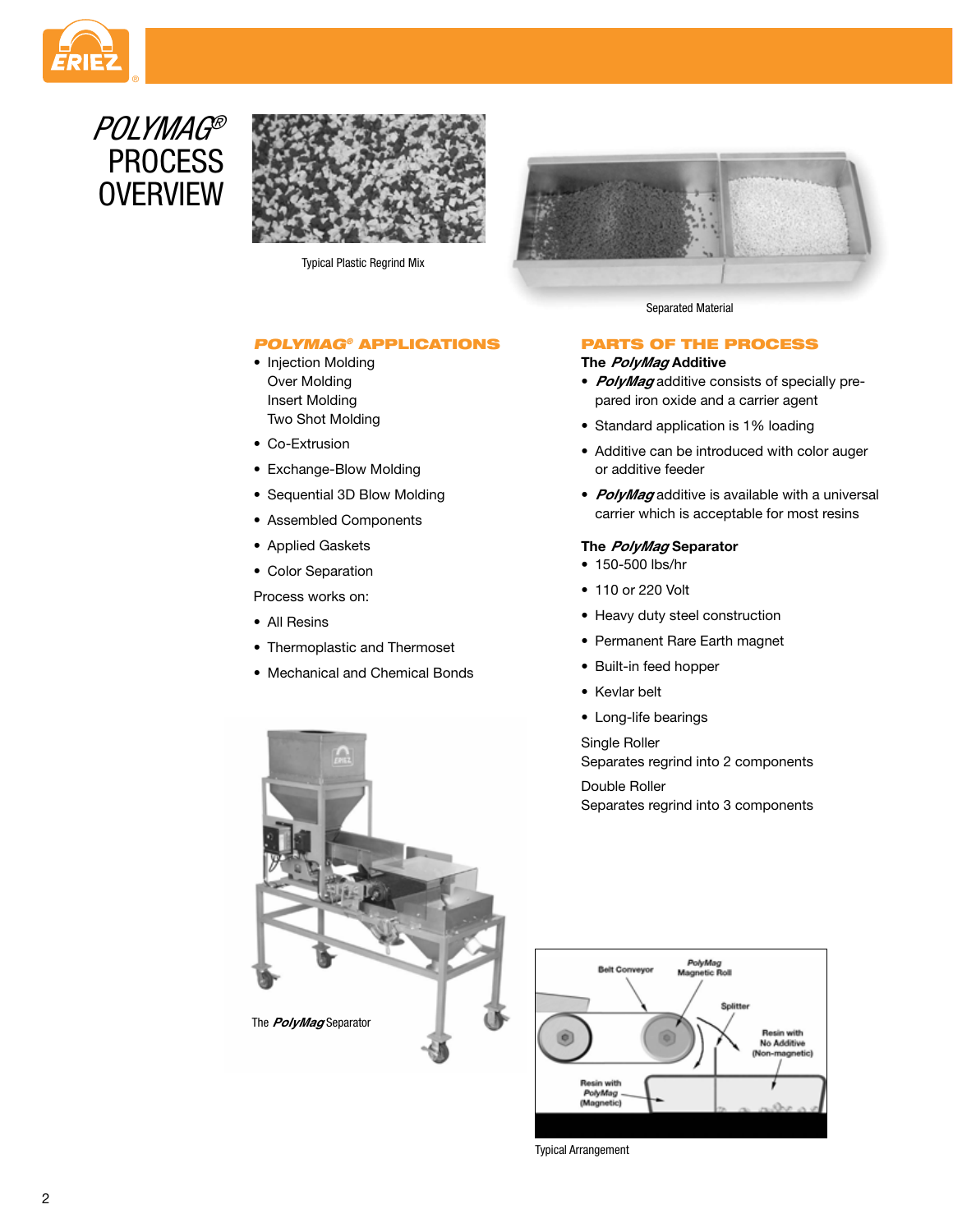



## $POLYMAG<sup>°</sup>$  **PROCESS CASE STUDY**

## 8-Inch Wheelchair Overmold

The following is a typical plastic manufacturing application where the **PolyMag** process is used to separate the two materials of a scrap overmold part.

In this application, the **PolyMag** additive was added to the overmold material using a standard color auger. A common granulator with 3/8 screen was used for this test.



The previous method of scrap recovery required cutting the TPE and ripping it away from the *nylon hub - a labor intensive and ergonomically* risky procedure.

## **STEP 1**

A 6/6 Nylon 33% Glass Hub inserted into an over mold **34%** 35 and 36% 35 and 36% 35 and 36% 35 and 36% 35 and 36% 35 and 36% 35 and 36% 35% 36% 36%

Hub is overmolded with a popular *And is creminated may a popular* STEP 3



Finished 8-inch wheelchair wheel is produced



## **STEP 4**

Rejected overmolded wheel is ground in *COMMONGRANULATOR*

### **STEP 5**

Co-mingled regrind Nylon and

**STEP 6** Co-mingled material is separated



the TPE (w/*PolyMag*) is accu-*MULATED*

with **PolyMag** Separator

Magnetically Susceptible TPE **Non-magnetic** 6/6 Nvlon 33% Glass Filled